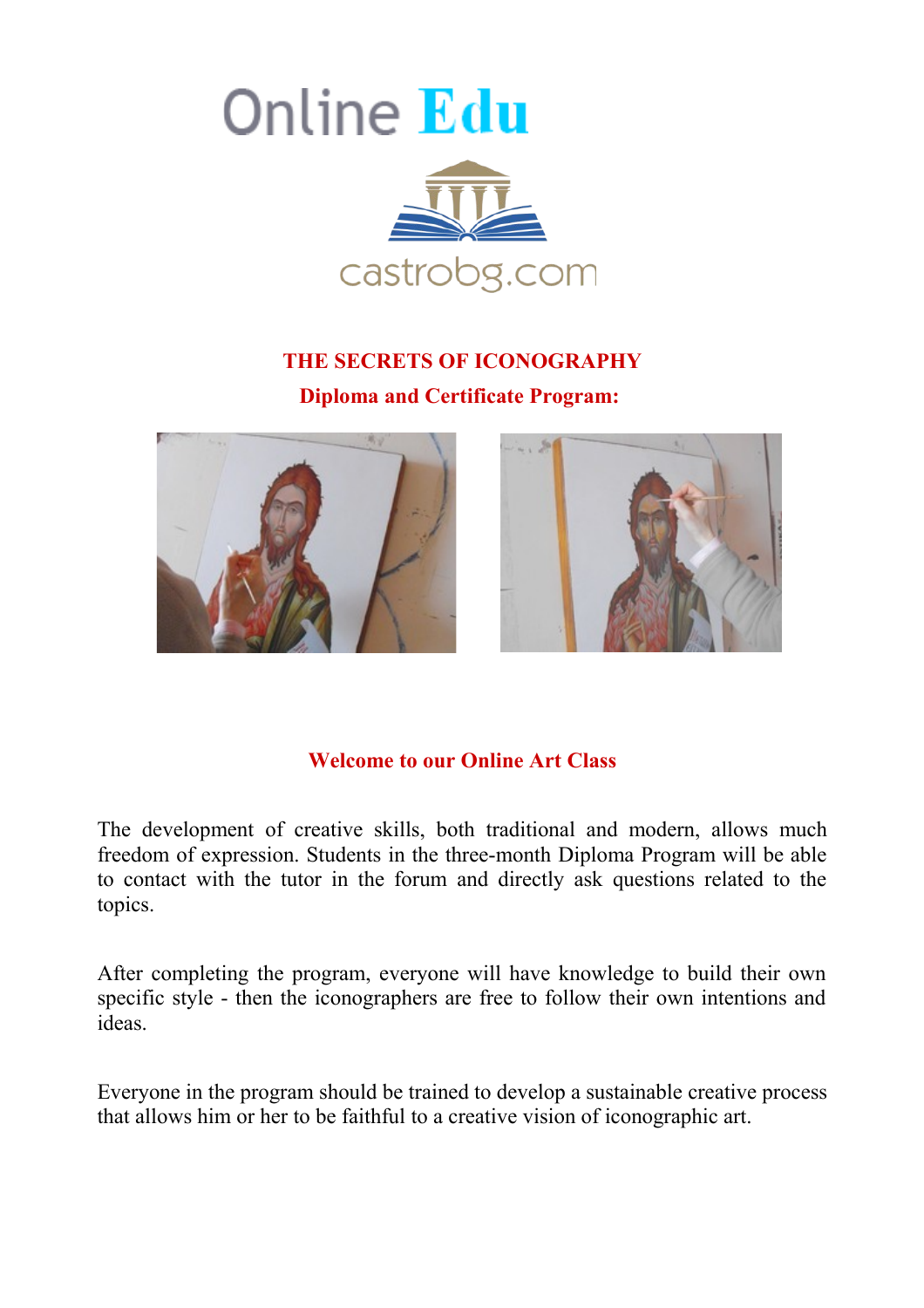# **Aims to achieve the program:**

- To contribute to the creation of great works of this art;
- To provide a high standard of training for individuals who wish to become professional painters;
- To provide opportunities for creative expression and education of a broader public;
- To encourage debate about practice and principles of online education in iconography.



**Author and tutor:** Dr. Michael Nikolov



**More information Team Kastro Academy:** [www.castrobg.com](http://www.castrobg.com/)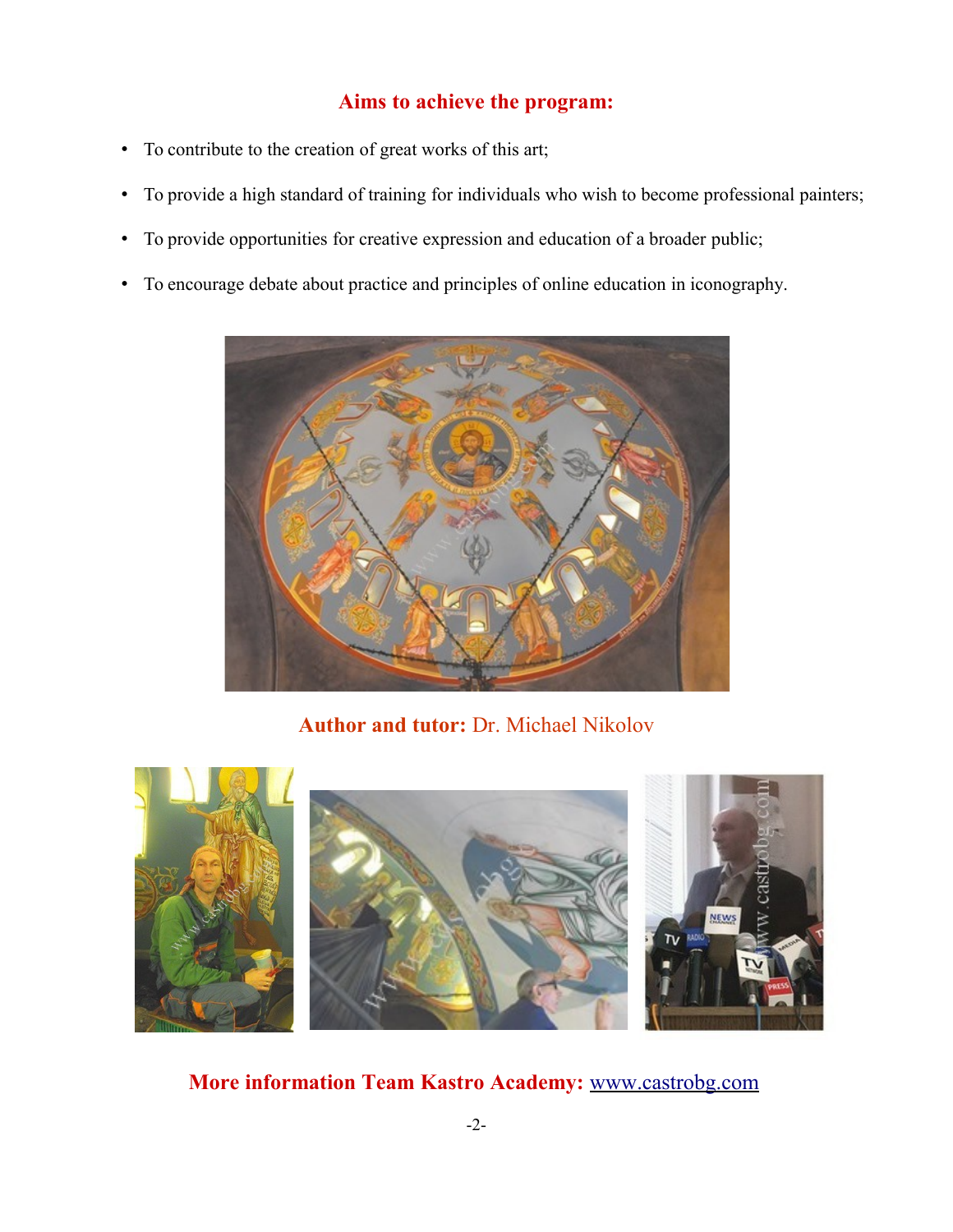# **Duration:** ONE MONTH **Program is conducted in English**



## **Format:** Online education

# **Program:**

- 1. Symbol images.
- 2. Theory and methods of work.
- 3. Color Theory.
- 4. Theology of the icon.
- 5. Orthodox Bible and tradition as sources of iconographic images.
- 6. Second Council of Nicaea and iconography.
- 7. Hermenias / tractates / as a source of information to draw iconographic images.
- 8. Composition of icon and symbolism.
- 9. Proportions of images in iconography.
- 10.Main iconographic images.
- 11.Technique and technology of the Orthodox icon.
- 12.Model / cardboard / icon.
- 13. Preparation of the wooden panel.
- 14. Strengthening of wood and canvas sticking on the wooden panel.
- 15. Priming and transfer the image.
- 16. Engraving and applying the bolos ways.
- 17. Gilting ways.
- 18. Emulsions, pigments, binders.
- 19. Application of paint and method of using technique of egg tempera.
- 20. Inscriptions in Orthodox icons.
- 21. Varnishes in icons.
- 22. Durability of an icon and ways of protection.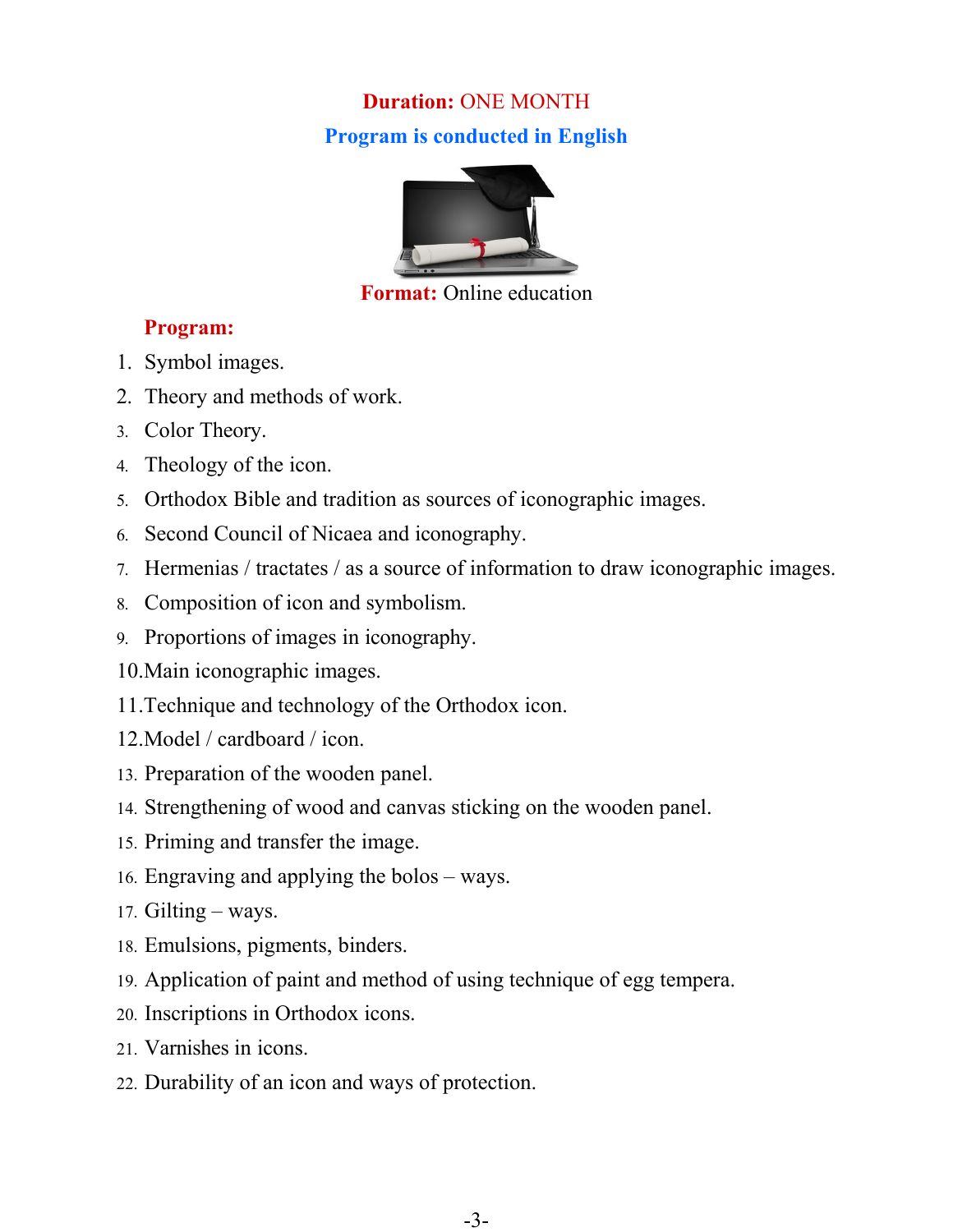Each participant in the program has the opportunity to ask questions during training and personally received a reply from the head of the program.

During the course you will be able to discuss all issues related to the modules included in the program.

All teaching materials on the topics are covered in e-textbook. In e-textbook you will find additional sources that are given as quoted or references in the bibliography.

# **Evaluation:**

80% of the modules in the program must be completed in order to receive a diploma / including drawing icon in stages, participation in forums and writing an essay /.



To obtain the certificate is only needed to draw an icon. All stages of the process of creating an icon need to be posted in the forum.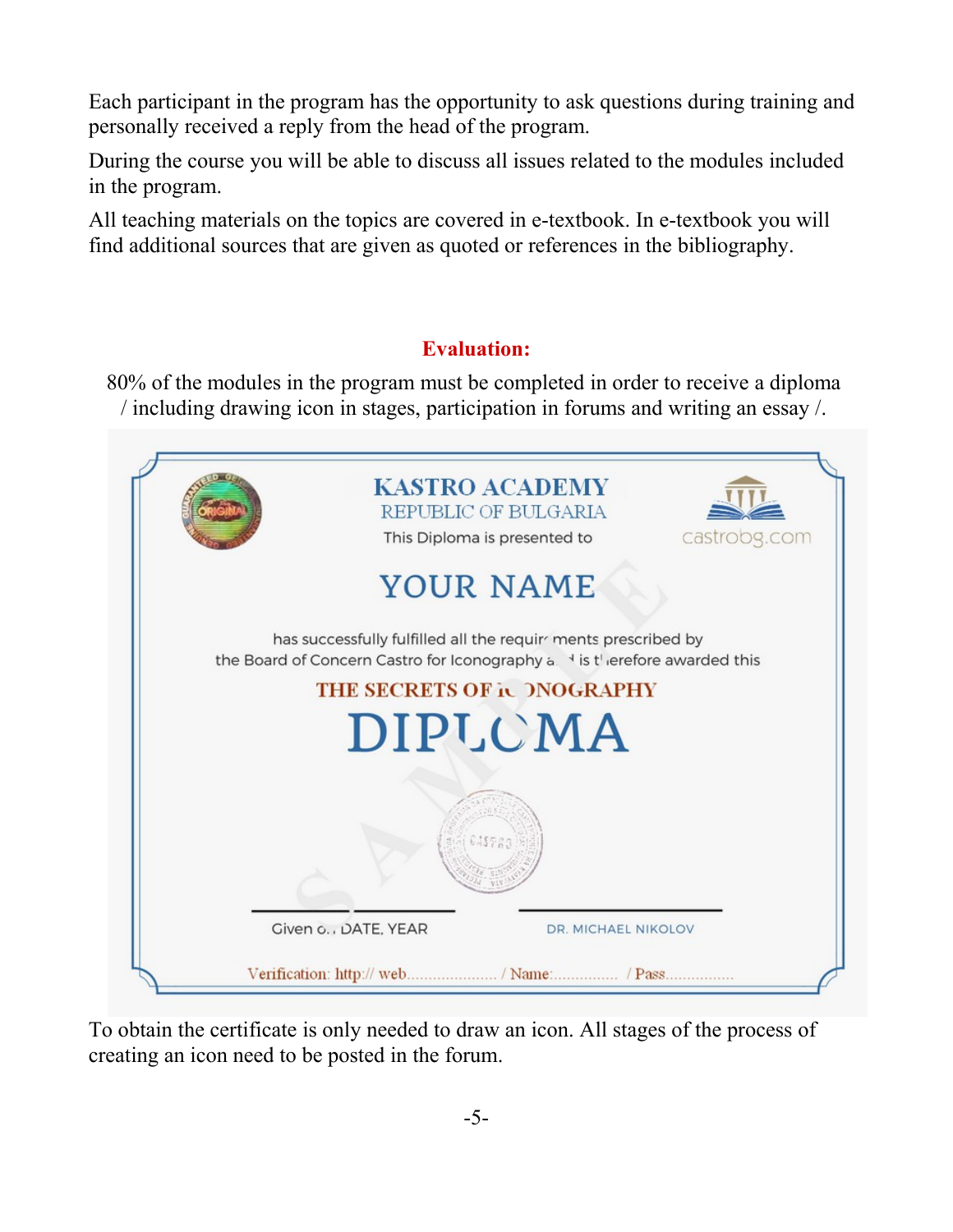Reasons for delays or absences will be taken into consideration. Students must inform Kastro Academy, as soon as possible.

If a student fails to meet at least 80% of the total 100% of the program based on learning and evidence with photographs of his work in the forum will not be able to get a Diploma. In this case it will have the opportunity to retrain and pay a fee for the next period again.

# **Calendar dates:**

**Session A: 22 September - 22 October**

**Session B: 01 February – 03 March**

Point out for which session you want to enroll.

**Enrollment is required at least one month before the start of each session. This allow the team to add you to the program and prepare your username and password.**

# **Fees:**

Fees must be paid in one installment at registration for the program - 200 euros.

In case of decision of giving up the course this cost can not be returned.

The fee includes: Access and Training Program with a tutor and electronic module with video, audio, text and pictures for training. Registration and access to a forum where they discuss all issues during the program.

Painting materials are paid extra and different countries have different amounts: Find out in your country a store for art materials and ask in advance how much it will be the cost of the above materials. / Kastro Academy does not oblige the purchase of materials at a certain store or site - the choice to order material is a personal /.

A fee of  $\epsilon$  35 is charged for the issue of a Diploma and registration on the site as well as sending to a pointed country by registered mail.

A fee of  $\epsilon$  25 is charged for issuing a [Certificate](http://e-shop.castrobg.com/art/index.php?main_page=product_info&cPath=184_223&products_id=1472) and registering it on the site, as well as sending it to a pointed country by registered mail.

**In the Diploma or Certificate are described all modules in the program in the training period with your name. The Diploma or Certificate is registered on the site and can be checked online for validity with the access code specified on the document. Additional protection - Hologram sticker and laminate on special paper printed in a professional printing house. The Diploma or Certificate is stamped by KASTRO ACADEMY and signed by the tutor of the program.**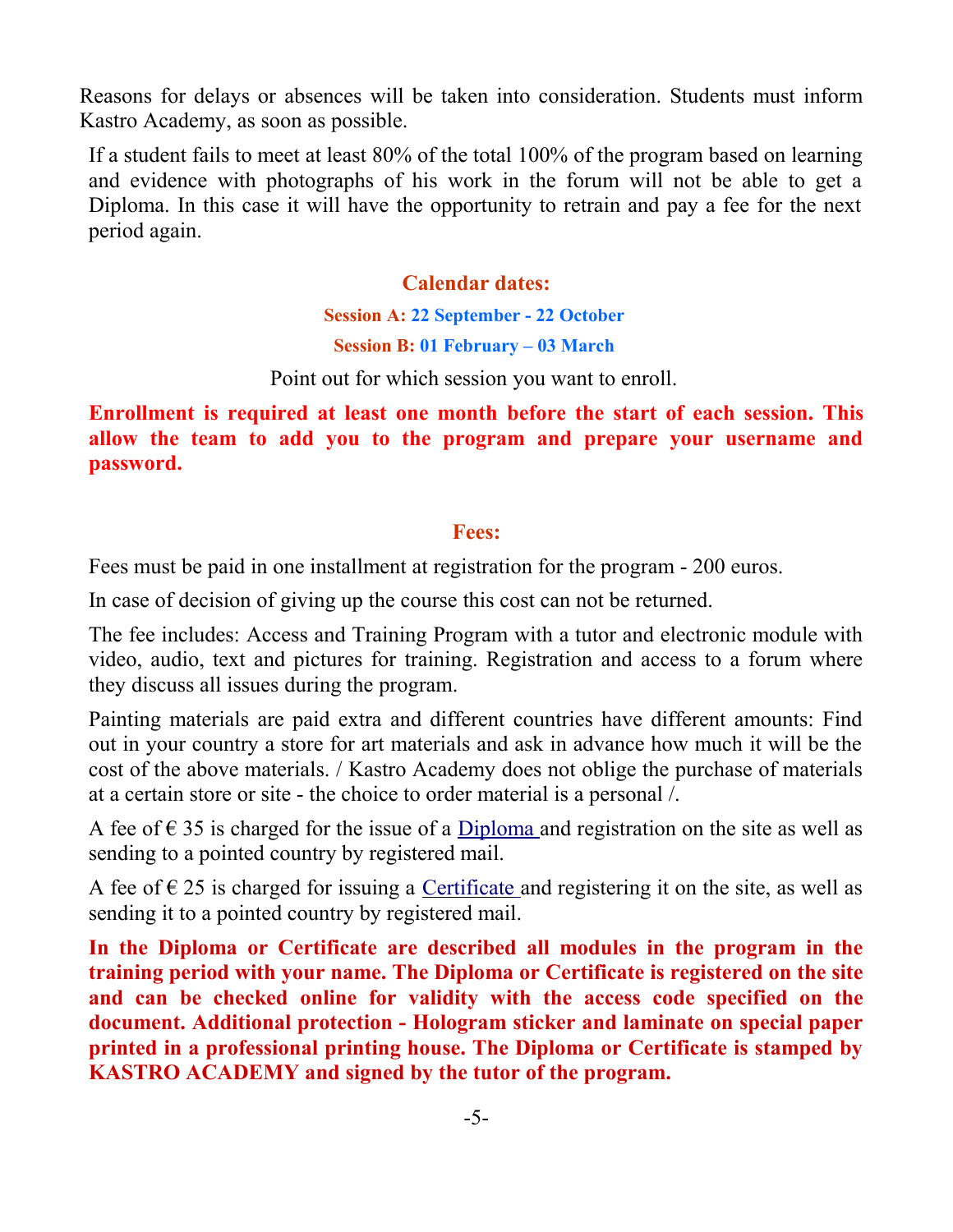# **Materials:**

The general materials for study / sources and video lectures with examples of individual stages / are included in an electronic textbook by the author.

During training you can familiarize yourself with the additional information that is not mandatory to purchase. Painting materials is necessary to buy at the first two weeks from a preferred shop for art materials. During the first week of the course will be described all the necessary materials that will be used during the course.

List of the required materials you need to buy to create your icon: / You can use more contemporary substitutes for some materials. The course focuses on classical technology, but if you do not find them in your nearby art shop, you can use substitutes.

1. Wooden panel -



2. Linen or cotton fabric with a large structure -



3. Bone glue -

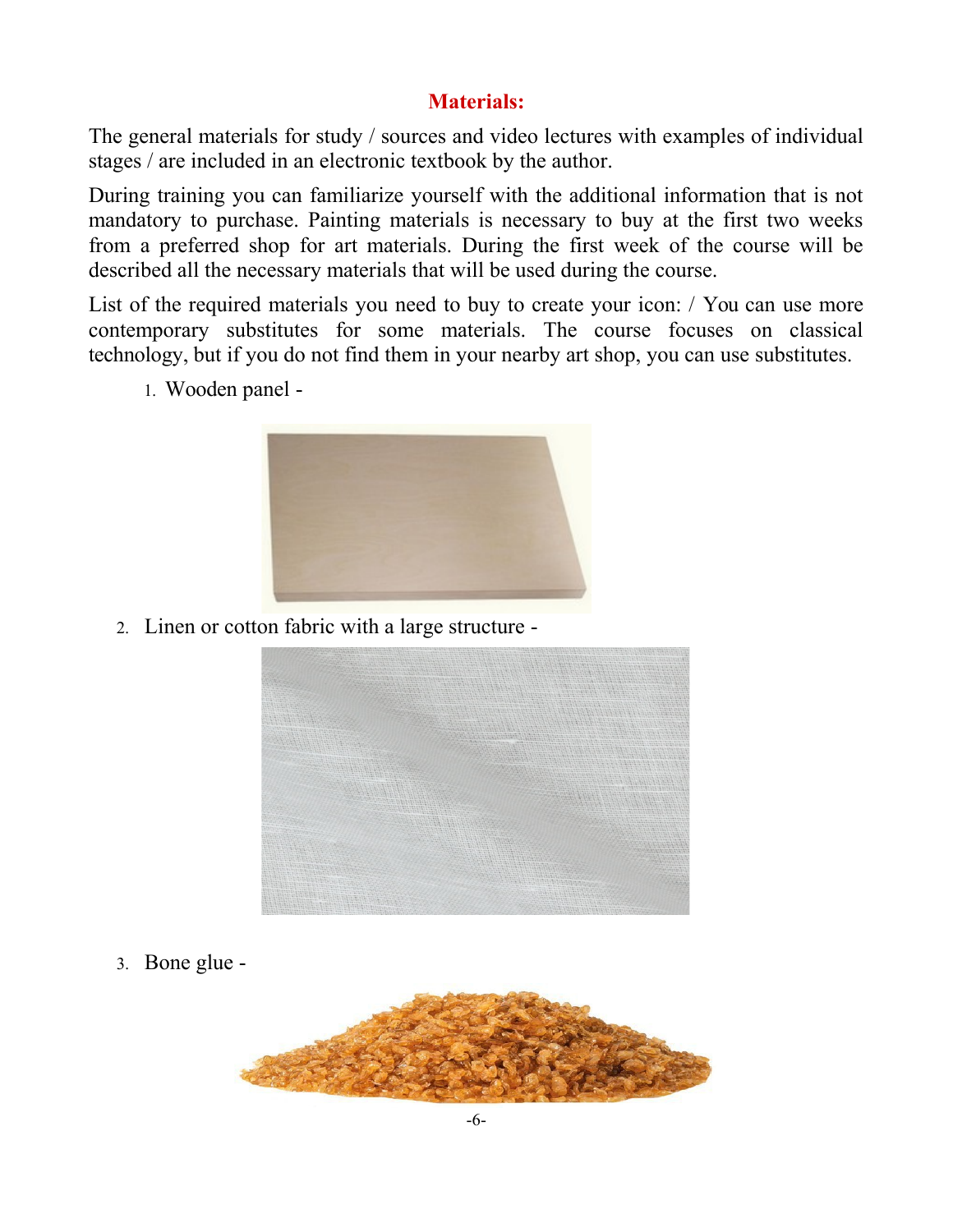4. Titanium dioxide pigment - TiO<sub>2</sub> – 0,150 kg Common Names (pigment): **English:** titanium dioxide **French:** oxyde de titane **German:** Titandioxid **Italian:** bianco di titanio

**Norwegian:** titandioksid **Russian:** титановые белила **Spanish:** dióxido de titano Common Names (variety): **English:** anatase, rutile **French:** anatase, rutile **German:** Anatas, Rutil **Italian:** anatasio, rutilo **Norwegian:** anatas, rutil **Spanish:** anatasa, rutilo



5. Talcum powder -  $H_2Mg_3(SiO_3)_4$  or  $Mg_3Si_4O_{10}(OH)_2$ 

0, 300 kg

6. Glycerol -  $C_3H_8O_3 - 0.50$  ml



7. Brushes – Nubrers / 1, 2, 3, 4, 5, 6 / Brushes should be from natural hair of a squirrel or synthetic!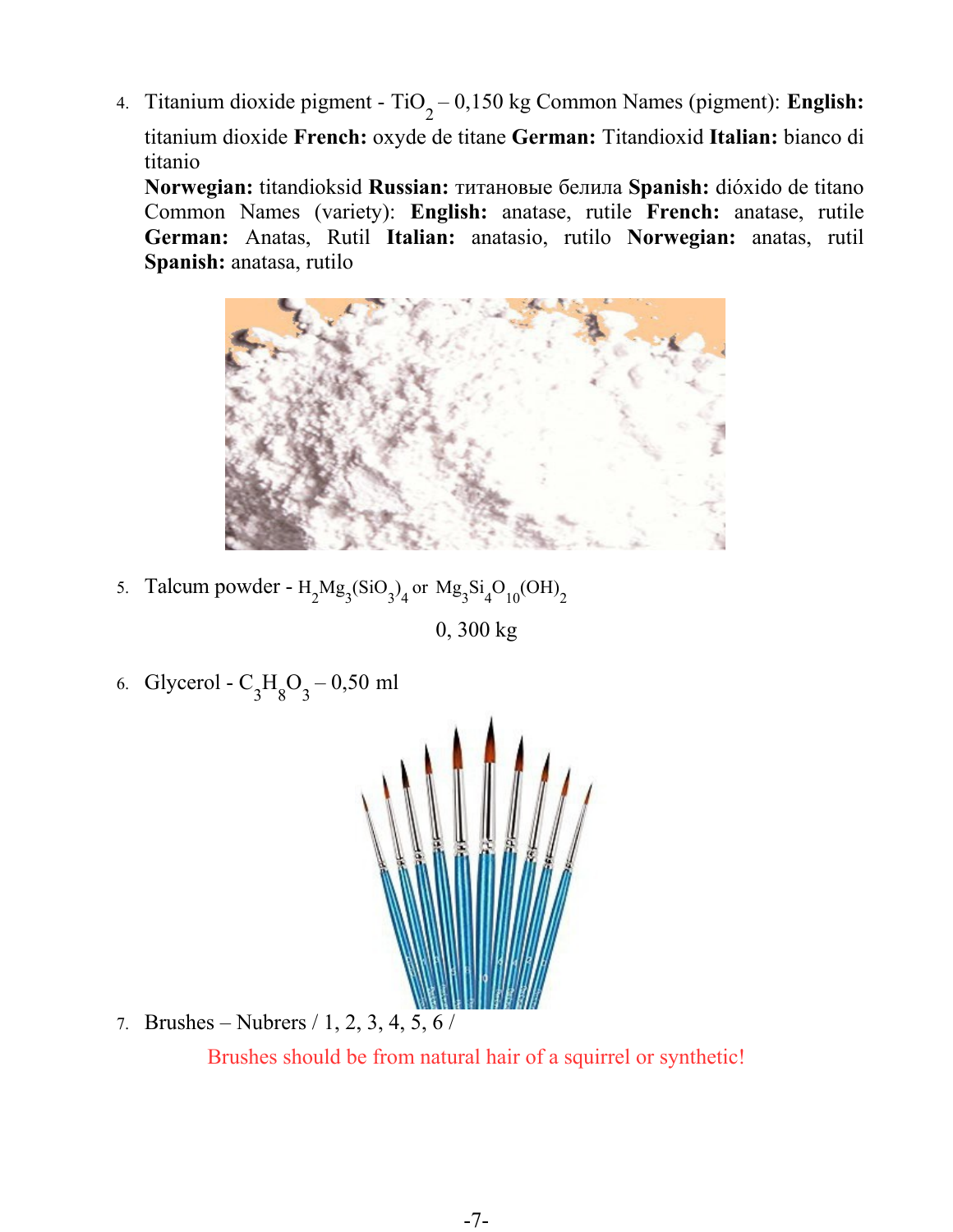6. Pigments – natural / mineral /



Mineral pigments – colors:

- White Titanium dioxide pigment  $TiO_2 0.50$  kg
- Red HgS Mercuric Sulfide Cinnabar or Vermilion 0,50 kg
- Black  $Ca_5(OH)(PO_4)_3$  and C Bone Black or Natural Black Oxide  $Fe_3O_4 0.50$  kg
- Green Chromium Oxide  $Cr_2O_3 0.50$  kg
- Brown Sienna Iron Oxide Hydroxide α-FeOOH 0,50 kg
- Ocher α-FeOOH Lemonit 0,50 kg
- Blue (Na, Ca)<sub>8</sub>Al<sub>6</sub>Si<sub>6</sub>O<sub>2</sub>4(S, SO<sub>4</sub>) Ultaramarine 0,50 kg
- 7. Chicken eggs  $-5 10$  pieces.

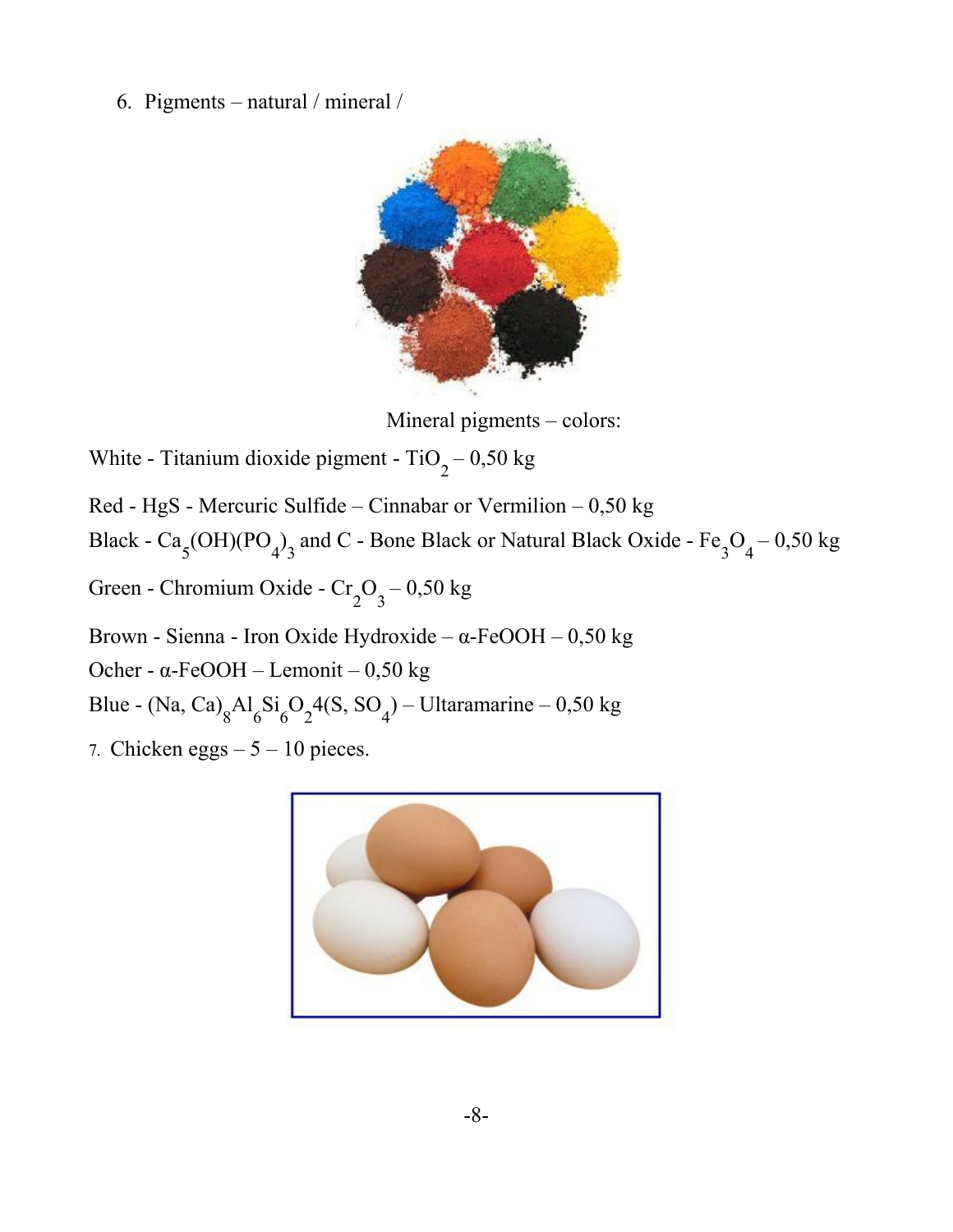8. Vinegar or wine – white –  $0,100$  ml



9. Gold leaves in carat - Aurum Gold Leaf - European size of 80 x 80 mm (3.15 x 3.15 inches) each "book" containing 25 leaves - Aurum Gold Leaf is genuine gold leaf (23.5 karat or less) or imitation gold leaves.



10. Mastix - (*Pistacia lentiscus var. chia*)



11. Pure alcohol 96% – 0,100 ml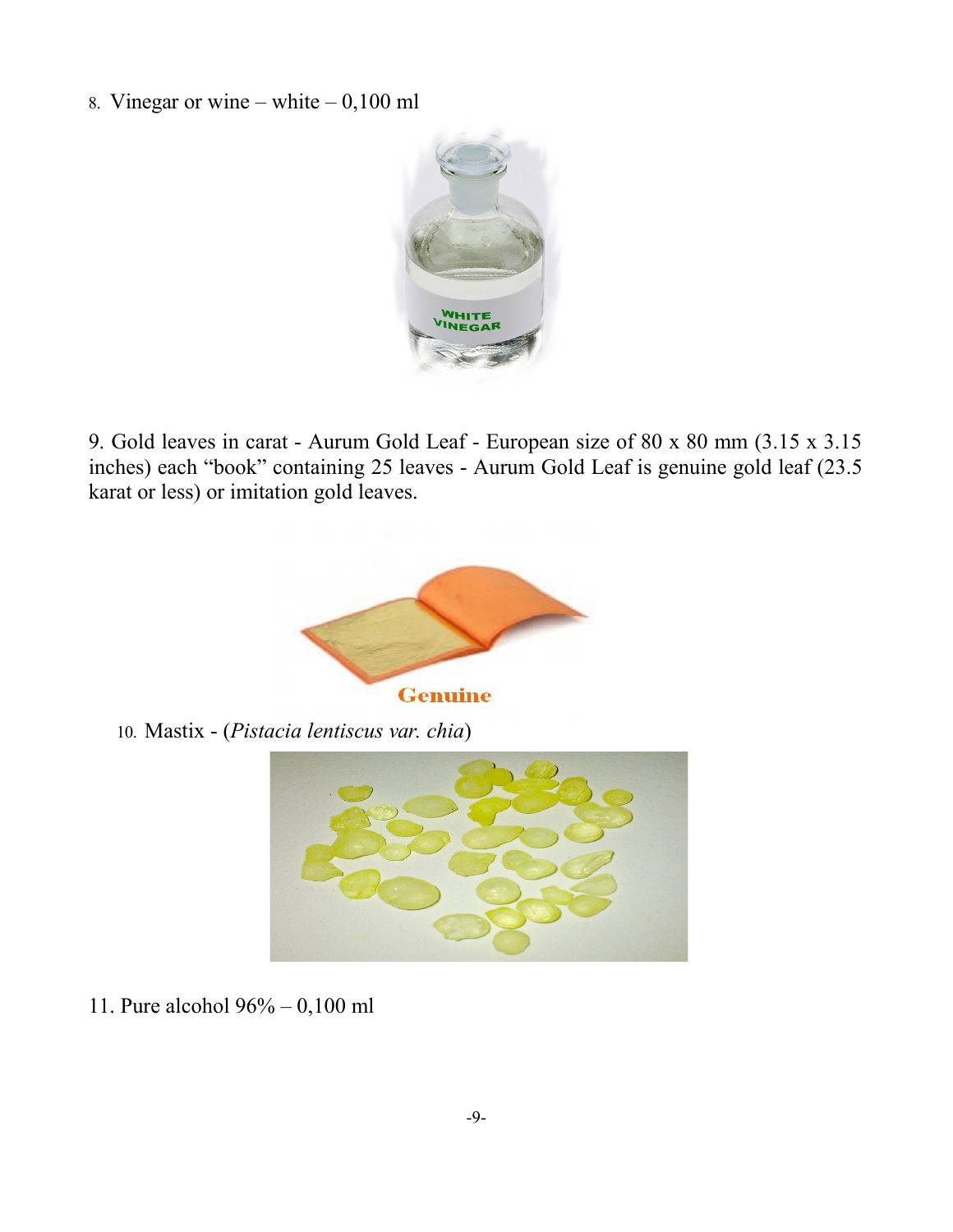### **Schedule of the program:**

The first week provides a background information, visual and practical skills on which participants will work throughout the duration of the course.

Modules and video lectures cover the following topics: the history of the materials and techniques of painting; the influence of environmental climate and weather conditions humidity, light, heat, cold.

Time is divided about so that you can make your project / icon / and also get familiar with the theoretical part. The experience starts with a copy of the icon, but before that everyone has to prepare a wood panel, primed it and prepare for gilding and painting.

The second and the third week is focused on the development of knowledge, skills and approaches and practical sessions with the painting of the image and clothes in the icon. It focuses on practical activities and projects aimed at the development and understanding of techniques and technologies for implementation. Learners develop their own project under the guidance to learn to make decisions on issues and acquire skills how to apply them in practice. Students work independently under constant contact by sharing in the forum their works and stages.

At the end of the module trainees write an essay / 150 -200 words/ on a specific topic related to the iconographic art.

The topics of the first week is consolidated and studied in greater depth, including engraving of gold imitation with other materials. Fill tests and make a discussion forum on a particular topic.

In the third week training focuses on research and problem solving, planning and critical judgment.

Iconographic work is finished completely as it is placed protective lacquers. Trainees are expected to receive a wide range of theoretical, conceptual and technical knowledge and can apply them skillfully.

Research project as a diploma essay demonstrates the capabilities of each participant to get a career as a professional icon painter. Topics can be technical, theological, analytical or practical related with materials studied throughout the program.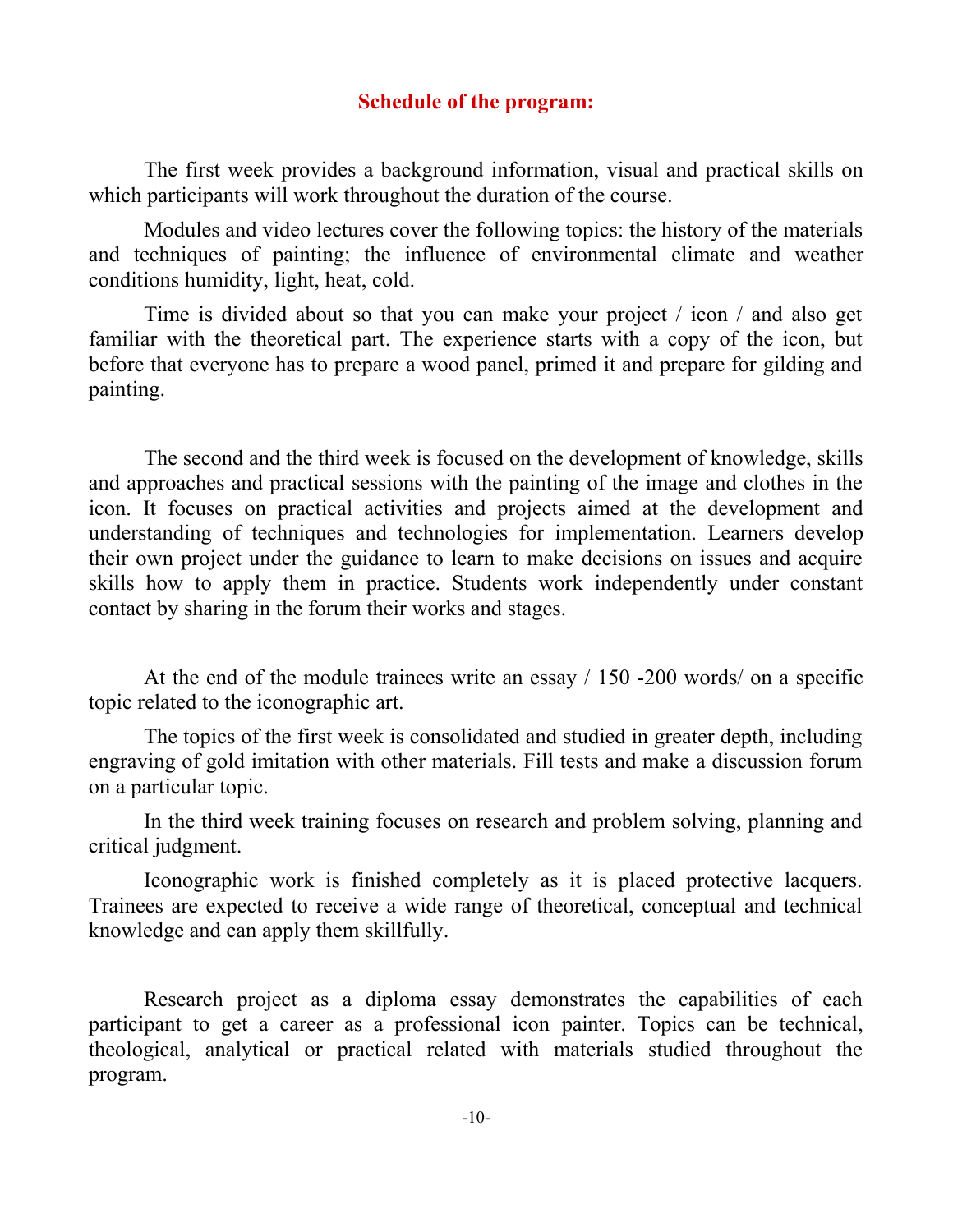## **Terms and conditions:**

All students must follow the moral code of behavior. You also need a good internet connection with high speed. Students need to be at 16 years / Under European directives for participation /. Candidates are required to demonstrate competence in written English.

### **Competences for written English:**

Cover letter by answering the following questions:

- 1. Why this course is important to you?
- 2. What do you expect from the course and where did you know for it?
- 3. Do you have previous experience in painting?

The cover letter should not be longer than 20 sentences.

No previous qualifications are required to enroll.

Registration on the site you can do

**[HERE](https://e-shop.castrobg.com/art/index.php?main_page=login&language=en&zenid=864227fc999957b6e3a7c8110bc41113%20)** 

Registration for the program

### [HERE](http://e-shop.castrobg.com/art/index.php?main_page=product_info&cPath=184_223&products_id=1470)

For more information and Application form, please visit this program's webpage: <http://distancelearning.castrobg.com/>

#### **KASTRO ACADEMY**

#### **Contact us:**

# **Administrative address for snail mail / regular postal service /: Country: BULGARIA**

SOFIA 1359 J.K. "LULIN" BLOCK 414 VHOD G et. 2 ap. 70 Phone: +359879116683

#### **E-mails:**

Sales: sales(at)castrobg.com Information: info(at)castrobg.com Education: edu(at)castro.bg.com Customer Service: support(at)castrobg.com Administrators: admin(at)castrobg.com